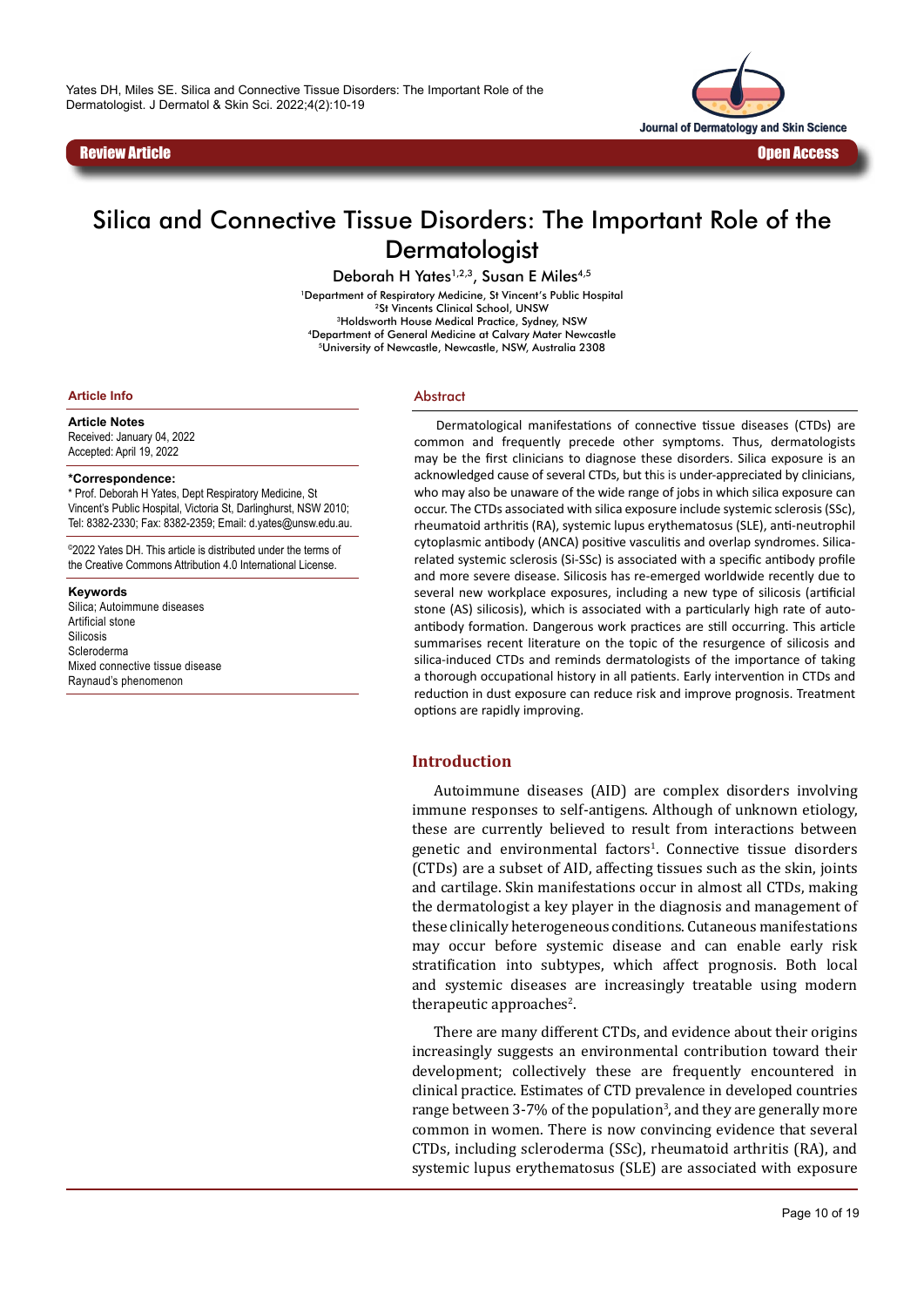to crystalline free silica (CFS), and evidence regarding other CTDs is evolving. These are not new findings, the relationship having been suggested over a century ago<sup>4</sup>.

Interest in this area has been stimulated by the recent re-emergence of severe silicosis in young workers, with several deaths from this totally preventable disease. The tragedy of denim-associated silicosis in the early 2000s in Turkey showed that a fashion item could literally become something "to die for"5 . These workers were sandblasting, a practice which has been known to be highly dangerous for centuries. Also, a severe new type of progressive  $s$ ilicosis was described in 2010 $\degree$ , now known as artificial stone (or engineered stone) silicosis. Existing legislation nominally restricted silica exposure to safe levels. Nonetheless it was late-stage disease which first presented to clinicians<sup>7</sup>, highlighting the gap between regulation and actual workplace practice. Engineered stone (or artificial stone, AS) silicosis has subsequently been found in many other countries including Israel, Italy, China, Belgium, the USA and Australia<sup>8-12</sup>. Case finding studies in Australia have demonstrated that this is disturbingly common even in a wealthy, highly regulated country<sup>13</sup>.

AS dust exposure is associated with a particularly high rate of autoimmunity $9,13$ . Because of the long latency between exposure and disease, the future legacy of these exposures has yet to be revealed. At the same time, there has also been a resurgence of cases of silicosis in the coal mines of the USA, related primarily to higher silica exposures<sup>14</sup>, and the association between coal dust exposure and arthritis has been re-visited $15$ . These developments have been described at a time when basic knowledge regarding the pathophysiology of adverse effects of silica exposure is improving, revealing that low level silica exposure is probably more dangerous than has previously been believed<sup>16-18</sup>.

These events have highlighted the relevance of inhaled exposures in the pathogenesis of CTDs and the need for clinician awareness. Clinicians cannot assume that modern workplace dust exposures are too low to produce significant disease. We need to take a continued interest in the work that our patients do and remember to take a careful history of potential environmental exposures, some of which may have occurred many years ago. Clinicians still play a vital role in identifying and understanding these disorders.

## **Silicosis: a disease revisited**

Silicosis is a disease most dermatologists will probably remember from their medical school days, but hopefully few will encounter in their day-to-day practice. Silica and silicates are ubiquitous minerals which are the basic components of soil, sand and granite. Silicosis is a fibrotic lung disease which only occurs with relatively high silica inhalation and has specific radiological and pathological

 $characteristics<sup>12</sup>$ . Silicosis is mainly caused by the inhalation of free silica (silicon dioxide (SiO2)), a crystalline form of the element silica. Respirable crystalline silica (RCS) is that fraction of  $\text{SiO}_2$  which can be inhaled into the peripheral lung and comprises the "silica" which is regulated and measured in workplaces. RCS is usually found as quartz, which is the major constituent of most soils and rocks. Thus, it is frequently encountered in mining, quarrying, road building and is used in a surprisingly wide variety of industrial processes. Silicosis can also occur after inhalation of amorphous silicates, such as China clay and diatomaceous earth<sup>18</sup>. Silicates are  $\text{SiO}_2$  linked with another element, usually a metal oxide, and are also very common in the occupational environment.

Silicosis differs from silica exposure, where no pulmonary fibrosis is present, but where a pathophysiological response to silica exists. The dose required for production of disease is not uniform among humans and no threshold for the fibrotic response has been documented<sup>19-21</sup>. Most silica-related disorders (including CTDs) have been described at levels which are too low to produce pulmonary fibrosis, and the actual dose which is safe for inhalation is debatable21,22. Genetic susceptibility and co-exposure to other environmental factors are also very likely to play a role. Nonetheless, it is clear that the more RCS inhaled, the greater the risk of disease. Freshly fractured particulate silica is more toxic than older silica particles $12,21,22$ , and thus the risks from cutting, grinding and blasting are higher than simply working with weathered rock. Silicone (as used in breast implants), is a totally synthetic product, and does not cause silicosis, although it has been implicated in autoimmune disorders<sup>24</sup>.

It has taken many years for the full range of effects of silica dust inhalation to be appreciated. As well as silicosis and CTDs, RCS is now known to cause several other lung disorders, including lung cancer, diffuse interstitial pulmonary fibrosis (or diffuse dust-related fibrosis), chronic obstructive pulmonary disease (COPD, which includes emphysema), and is also implicated in renal disease $2^{3,25}$ . The development of all these diseases is dose-related. In real life, patients are exposed to a mixture of different dusts, and often also other inhaled substances such as tobacco fumes, vapours and organic dusts, especially over a long working career. Thus, it can be difficult to tease out the different effects of exposures, which is why it is very helpful to have exposures documented contemporaneously.

# **Prevention of silica-related disease**

Silica-related disease is believed to be totally preventable using modern dust control measures ie reduction of dust production, dust suppression (often using water), and ventilation. The use of masks (or personal protective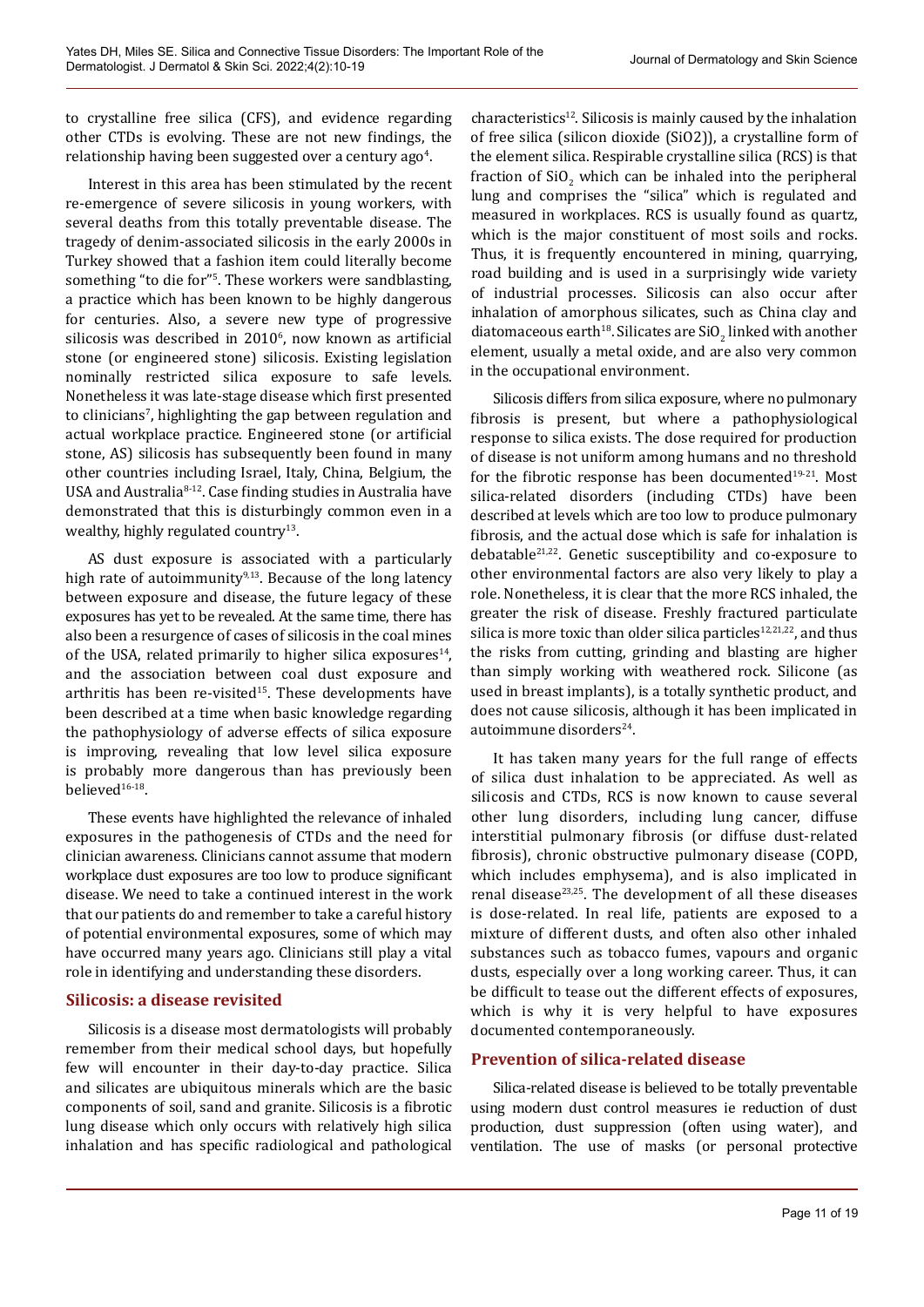equipment, PPE), represents a last-ditch control method which should not be relied upon $20$ . Early diagnosis (or early documentation of excessive exposure) with reduction or removal from exposure will prevent or slow progression and enable treatment if required. This is the rationale for the periodic surveillance programs which are mandatory in many workplaces<sup>26,27</sup>, but which may not actually occur in practice.

## **The wide range of occupations in which silica exposure may occur**

Silica is the most abundant mineral on earth, and clinicians may not appreciate just how many jobs involve exposure to silica and silicates (Table 1). Silica is invisible to the naked eye, so exposure may go unnoticed. Freshly fractured particulate silica (crystalline silica or quartz) is produced in any job which involves drilling or fracturing rock<sup>25</sup>. Silicosis has traditionally been recognized in the so-called dusty trades (mining, particularly coal, gold, shale and granite), polishing (e.g., the knife grinders of Sheffield) and in tunnelling. Exposure commonly occurs nowadays in construction of dams and roads, and in the pottery, ceramics, brick, tile and cement  $industries<sup>20,28,29</sup>$ . Silica is widely used in many industrial processes. More recently, silicosis has been described in less obvious trades like jewellery<sup>30</sup> and dentistry<sup>31</sup>. It is estimated that more than 40 million workers are at risk from exposure from RCS32-34. These are usually (but not always) manual workers, from lower socio-economic groups.

Several work practices are particularly associated with a high risk of silicosis, such as abrasive blasting using sand (sandblasting) $35$  and cutting or polishing artificial stone. Sandblasting involves forcibly propelling a stream of abrasive material against a surface under high pressure – a system ideally suited to produce respirable particles, which may derive not only from the abrasive material but also from the surface blasted. Sandblasting was the practice

causing the Turkish denim jean outbreak of silicosis in 20065 and was subsequently banned due to popular outcry36. Substances other than sand can be substituted e.g., metals, steel grit, coal slag, glass beads, or "softer" ones like crushed nut shells or magnesium sulphate, in which case the lung disease may look atypical. Abrasive blasting is still common in industries involving ship, car and pipe repair and production of monuments or signs.

The introduction of new products can also change risks. Engineered (or artificial) stone is a relatively new building product made by mixing finely crushed rock with polymeric resin. It is available in hundreds of different varieties and is very attractive; the product is cheaper and more durable than traditional stones and sales have increased exponentially over the last 15 years. The content of RCS in AS can be very high (approximately 90 % compared to 3% in natural marble and 30% in granite). AS is factory manufactured then cut to size on site using power tools, producing very high levels of RCS<sup>25</sup>; high levels of silica nanoparticles are generated<sup>37</sup>. Despite excellent knowledge regarding the hazards of use of high silica content-stones and existing regulations requiring dust control measures, control measures have been rarely used in practice<sup>13</sup>. Even dust suppression by using water (wet cutting), a practice which has been known for centuries to significantly suppress silica dust levels, has been neglected, as has been PPE. The silicosis which resulted in these workers has been more rapidly progressive than with other types of silicosis and has been accompanied by a high incidence of positive autoimmune autoantibodies, up to  $60\%$  in some studies<sup>9,13</sup>. Lung transplants have been required in several patients and the full spectrum of autoimmune disease which will evolve from this exposure is as yet unknown. Silica nanoparticles may play an important role<sup>37,38</sup>, acting via impairment of macrophage efferocytosis<sup>39</sup>.

**Table 1.** Jobs commonly involving exposure to crystalline free silica (CFS).

| Stone and brick masonry: paving, surfacing, angle grinding                               |
|------------------------------------------------------------------------------------------|
|                                                                                          |
| Artificial stone fabrication and installation: manufacture, cutting, drilling, polishing |
| Sandblasting: cleaning and priming of surfaces, glass etching, stone washed denim        |
| Concreting: air polishing, jackhammering, chiselling                                     |
| Construction: plastering, roofing, rendering                                             |
| Demolition: labouring, plant operating, cleaning                                         |
| Mining: cutting, blasting, tunnelling, bolting                                           |
| Quarrying: excavation, earth moving, stone processing                                    |
| Tunnel construction: drilling, boring                                                    |
| Hydraulic fracking: gas and oil wells                                                    |
| Road construction and maintenance: earthworks, asphalt, concrete and bitumen laying      |
| Foundry work: metal casting, surface cleaning                                            |
| Pottery work: porcelain, ceramics, clay                                                  |
| Jewellery production: grinding, polishing, sanding                                       |
| Glass manufacture: handling, mixing and transporting raw materials, sandblasting         |
| Dental technicians: levelling, smoothing and polishing of porcelain prostheses           |
| Agriculture: inorganic dust exposure in the stockyard, ploughing and harvesting          |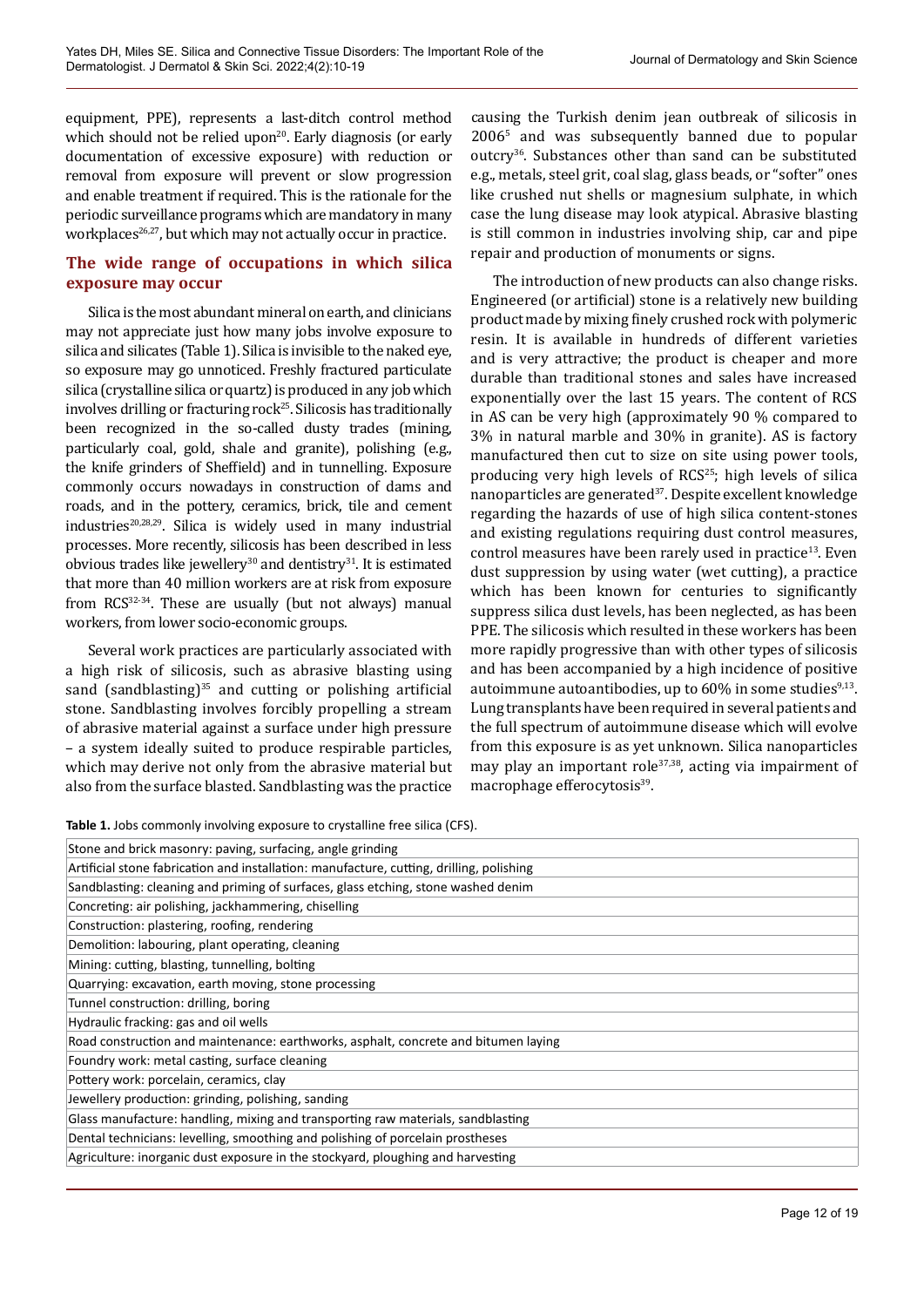New practices such as hydraulic fracking are also likely to involve significant RCS exposure. Fracking to recover hydrocarbons involves using large volumes of water along with a solid (called a proppant) and sand is often used for this purpose. The US National Institute of Occupational Safety and Health (NIOSH) has recently recommended substitution of sand by non-silica proppants to reduce dust levels, after a study showed that more than 50% of measured exposures in several US states exceeded the permissible exposure limits<sup>40</sup>.

# **Unrecognised silica exposure and that occurring in non-occupational settings**

Significant RCS exposure also may occur in nonoccupational settings, but this has been much less studied. Non-occupational exposures can occur in ordinary life, for example when using scouring powders, cleaning dusty clothes, and in do-it-yourself hobbies<sup>41</sup>. Silicosis can occur from inhalation of agricultural and desert dusts, particularly dust storms<sup>42</sup>. Silicosis has also been described in animals including horses and camels $43,44$ . These types of activities tend to pass unnoticed and respiratory protection is seldom used; questions about these exposures are hardly ever recorded in questionnaires or taken into account in case-control or cohort studies.

## **Silica and connective tissue disease**

There is a now a convincing body of evidence confirming an association between RCS exposure and  $CTDs^{1,45-48}$ . The evidence for a causative relationship is currently most convincing for SSc and RA. Pre-clinical

features of autoimmunity, such as autoantibodies, as well as clinical autoimmune diseases occur in the absence of established silicosis, suggesting that events prior to fibrosis are important for silica-induced autoimmunity. Basic science and animal studies have elucidated potential mechanisms<sup>16,17,38</sup>. These suggest that the ingestion of silica particles by alveolar macrophages activates the innate immune system leading to the production of proinflammatory cytokines and pulmonary inflammation (Figure 1). This leads to activation of adaptive immunity, loss of tolerance and the production of autoantibodies. Fibroblasts are stimulated to proliferate and produce collagen which encases silica particles resulting in fibrosis and silicotic nodules<sup>16</sup>. There are several excellent reviews and meta-analyses available for the interested reader $46.47$ as well as comprehensive summaries from government agencies<sup>48-50</sup>.

# **Systemic sclerosis (SSc)**

Systemic sclerosis is a rare disease with a widely varying incidence and a female predominance. The incidence of SSc in women reported to be up to 14 times higher than that in men<sup>51</sup>. The low concordance rate reported in twin studies and the unequal geographic distribution of  $SSc^{51-53}$ suggest that environmental factors are relevant to disease initiation. Thus, when SSc occurs in a man, an occupational or environmental contribution should be suspected.

Knowledge about the link between silica and and SSc is not new. This was first described over 100 years ago by the Scottish physician Bryrom Bramwell<sup>54</sup>, who specifically mentioned the importance of dermatologists in diagnosing



**Figure 1: Silica-induced activation of inflammasome and IL-1 production.** IL-1α, released from alveolar macrophages following crystalline exposure, results in NF-κB activation and transcription and translation of pro-IL-1β. Phagocytosis of crystalline silica leads to phagosomal damage and release of phagosome contents into the cytoplasm. This results in the activation of NALP3 and its association with the intracellular adapter protein ASC, which combines with and activates pro-caspase-1. The resulting inflammasome cleaves pro-IL-1β to the proinflammatory IL-1β. However, binding of immobilized silica crystals to the cell membrane of macrophages is also sufficient to induce IL-1β without evidence of lysosomal damage. Activation of the NALP3 inflammasome by silica also results in efflux of intracellular potassium ions, suggesting a possible interaction of silica with a membrane-associated protein, but it is unclear if K+ efflux following binding of immobilized silica crystals to the cell membrane results in inflammasome activation. Scavenger receptors have a role in the recognition and uptake of silica. NALP3, NACHT, LRR, and PYD domains-containing protein 3; ASC, apoptosis-associated speck-like protein containing a caspase recruitment domain; NF-κB, nuclear factor-κB; IL, interleukin. \*Reproduced with kind permission from ref 16.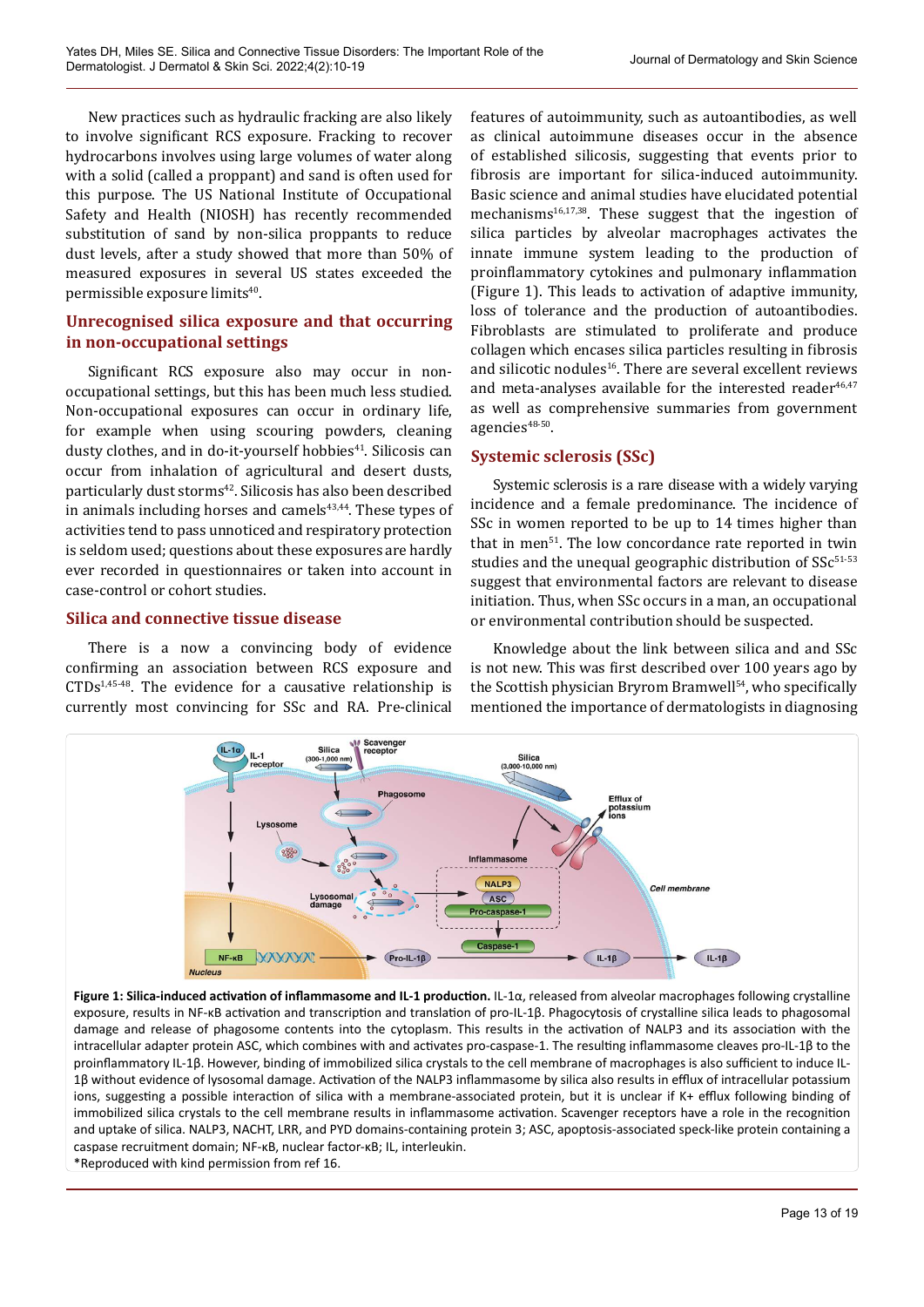| <b>Author</b>         | <b>Study years</b> | Study type                            | Effect size (95% CI)                                                                                   |
|-----------------------|--------------------|---------------------------------------|--------------------------------------------------------------------------------------------------------|
| Rubio-Rivas 2017 (68) | 1960-2014          | 15 case control<br>4 cohort           | overall OR= 2.81 (95%Cl 1.86-4.23; $p < 0.001$ )<br>overall RR= 17.52 (95%CI 5.98-51.37; p < 0.001)    |
| McCormic 2010 (65)    | 1949-2009          | 9 case control<br>3 cohort<br>4 other | Combined estimator of relative risk (CERR) 2.24 (95% CI, 1.65–3.31)<br>CERR 15.49 (95% CI, 4.54-52.87) |

**Table 2.** Meta-analysis of occupational silica exposure as a risk factor for scleroderma

scleroderma. In his paper, Bramwell notes that "*cases of diffuse sclerodermia come at least a frequently under the care of the general physician as under the care of the dermatologist*", and that he was able to tell the occupation of the patient "*as soon as I saw and felt the h*ands". It was not until 1957 that Erasmus from South Africa performed another study in miners, attempting to compare the incidence of SSc in gold miners with that in the general population<sup>55</sup>. Erasmus described 17 cases of SSc in miners who had "gross" sclerodermatous skin changes and had worked underground in gold mining for an average of 9 years. Only 6 had radiological silicosis, and there was an average 18 years from first dust exposure to when skin changes had started. The sites and types of skin lesions are carefully documented in his report. All had "*gross changes in the skin of the fingers, which were thickened, taut and glistening*", and 12 of the 17 had Raynaud's phenomenon despite the warm South African climate. Erasmus' report stimulated several more case series and case-control studies in later years<sup>56-58</sup>.

In the 1960s Gerald Rodnan, a rheumatologist at the University of Pittsburgh, USA, became interested in the association and again confirmed "heavy exposure to silaceous dusts" in the men he studied. His patients were mainly coal miners although some worked as enamellers, pottery and foundry workers<sup>59</sup>, and again Raynaud's phenomenon was common (10/26). Rodnan later developed the Rodnan skin score, a validated outcome measure for skin thickness in SSc<sup>60</sup> which is still used today.

Since then, many case-control and cohort studies been conducted<sup>61-64</sup> and summarised in reviews and meta-analyses64-68. In general, these confirm a significant association between silica exposure and SSc in males, more marked with cumulative exposure $64-66$ . The association between SSc and silica appears to be with more severe forms of the disease $69$ . A consensus report from National Institute of Environmental Health in 201248 listed silica as an environmental exposure that "we are confident contributes to the development of human autoimmune disease". This report summarised the evidence from 16 studies (3 cohort, 9 case control and 3 mortality studies). As would be expected, the different studies had a range of relative risk (RR) estimates, but 11 of the 16 RR estimates were >1.5. The mean RR from all studies was 3.2 (1.89- 5.43), without a raised RR in females (1.03; 0.74-1.44). Cohort studies showed a RR of 15.49 (4.54-52.87), possibly

due to higher exposures, while case control studies showed a lower RR of 2.24  $(1.65-3.31)^{47}$  (Table 2).

These data have been confirmed in many countries throughout the world, including in a recent 2020 Australian study where more than 30% of men in a systemic sclerosis registry of 1670 patients reported a history of silica dust inhalation compared with  $3.7\%$  of women<sup>70</sup>. The relationship between silica exposure and scleroderma is now so convincing that an accompanying editorial pointed out that this "could no longer be ignored"71. This has also been acknowledged by several international agencies including the UK Industrial Injuries Advisory Council IIAC49) and the French Agency for Food, Environmental and Occupational Health and Safety (ANSES)<sup>50</sup>. The latter concluded that the relationship is "certain and strong".

## **Clinical and autoantibody features**

Although the clinical, serological and immunological features of Si-SSc were initially reported as identical to those of idiopathic disease<sup>2,58,60-62</sup>, recent studies have suggested otherwise. Improvements in antibody testing, new methods of clinical assessment, and better clinical registry data have allowed better discernment between groups. Si-SSc is associated with more severe, progressive disease, with Raynaud's phenomenon, and progressive fibrosing interstitial lung disease  $(PF-ILD)^{63-68}$ .

Clinical studies contrasting silica-exposed and nonexposed patients have been reported $61,63.65,68$ , and there have been several meta-analyses<sup>65,68</sup>, with a systematic review from 2015 noting 32 published studies and clinical data on 254 patients, the vast majority of whom were men (96%)<sup>67</sup>. Diffuse SSc predominated, with an overall prevalence of interstitial lung disease of 81%, and lower overall survival compared with those unexposed to silica.

More recent data has confirmed that silica exposure is highly associated with systemic disease and there are several clinical features which can be easily clinically assessed and are predictive of survival<sup>63-69</sup>. Raynaud's phenomenon (RP) affects almost all patients (>95%) and is one of the three criteria for early diagnosis of scleroderma, along with puffy fingers and ANA positivity<sup>71</sup>, but these features do not predict prognosis. Nail fold capillaroscopy (NFC) can assess severity of microvascular damage and is considered a biological marker of disease progression, and predictive of multi-organ involvement in  $SSc^{72}$ . Digital ulcers also predict survival and are associated with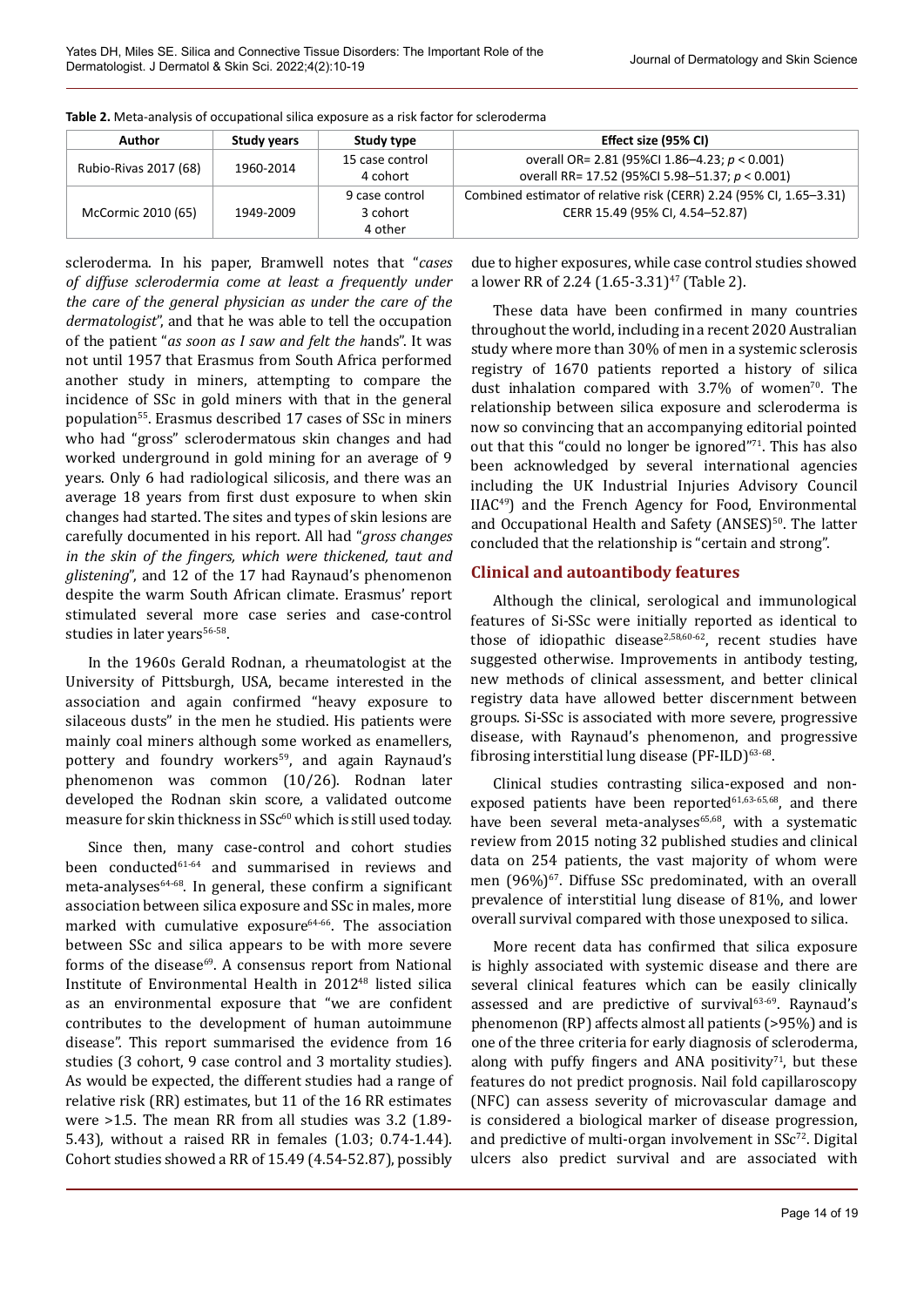pulmonary hypertension<sup>72</sup>. Diffuse disease, interstitial lung disease, digital ulcers, myocardial dysfunction and positive anti-Scl-70 are more closely associated with Si-SSc and indicate a worse prognosis<sup>63,65,70</sup>.

These clinical features have been confirmed recently by Patel et al in the Australian SSc cohort<sup>70</sup>, where clinical and immunological features of silica related and unrelated SSc were compared. In the silica-exposed group, there was a higher frequency of diffuse disease subtype, anti-Scl 70 antibody positivity, joint contractures and higher modified Rodnan skin score. Although ILD was more common in the silica-exposed group, the difference in prevalence between those exposed and non-exposed did not reach statistical significance (32.5% vs 27.0%, p=NS). All physician and patient-reported outcomes were worse in SSc male patients exposed to silica compared to those unexposed (p=0.02). Thus, simply asking the patient about work exposure to silica predicted worse physical function and higher disease activity.

Autoantibody testing is helpful for diagnosing SSc and also for distinguishing between different disease subtypes<sup>73</sup>. Autoantibodies are detected in > 90% of patients with SSc, usually anti-nuclear antibodies (ANAs), which are positive at a titre of >1:160. Two ANAs are relatively specific: antitopoisomerase-1 (otherwise known as anti-Scl-70), and an anti-centromere antibody (ACA) called RNA polymerase III (RNApol3). Other anti-centromere antibodies (ACAs) are less specific for SSc, and more likely to be found in the limited cutaneous subset of SSc or CREST syndrome. ACAs are also produced in SLE, Sjögren's syndrome, RA, and primary biliary cholangitis, thus identifying SSc overlap syndromes<sup>71-75</sup>.

Anti-topoisomerase antibodies (anti-Scl 70 or ATAs) and anti-RNA polymerase antibodies (ARAs) are highly specific for SSc and rarely detected in other autoimmune diseases<sup>76</sup>. They can be of different immunoglobulin subtypes eg IgG, IgM or IgA. ATAs are up to 99.6% specific although significantly less sensitive (24%) for SSc. ATAs are associated with diffuse SSc and a higher risk of interstitial lung disease (ILD). However, ATAs can also be positive in some cases of limited SSc. A particular ARA called RNA pol 3 or anti-RNA polymerase III is a marker of rapidly progressive skin involvement and an increased risk of renal crisis. ILD is linked to anti-topoisomerase, anti-U11/ U12 RNP and anti-Th/To. Also, RNApol3 is topical because its emergence has been shown to coincide with the development of malignancy, suggesting that some SSc can be initiated by autoantigen mutation within the patient's cancer<sup>77</sup> Interestingly, in patients with positive RNApol3 the risk of different cancer types differs according to skin subtype. Thus, patients with SSc had an increased breast cancer risk (SIR 5.14, 95%CI 2.66–8.98), while those with limited scleroderma had a high lung cancer risk (SIR 10.4,

95%CI 1.26–37.7). In contrast, patients with ACAs had a lower risk of cancer (SIR 0.59, 95% CI 0.44-0.76)<sup>76</sup>. Thus, skin subtype combined with autoantibody subtype can be highly relevant to clinical course.

It seems likely that the observed variation in incidence of positive auto-antibodies (between 10% - 60 %) in patients with Si-SSc could reflect the wide range of different doses of silica acting on different genetic susceptibilities $9,76$ ; more information is needed on this topic. Also, brief exposure to dust with a high silica content could be associated with SSc, but this is seldom recorded. There is a need for further inquiry in this area using a multidisciplinary generalised approach. Hopefully, this will be assisted by a new initiative for SSc which is currently emerging using the 2013 ACR/ EULAR (American College of Rheumatology/European League Against Rheumatism) classification which aims to select patients very early in the disease process<sup>78</sup>. This (the **V**ery **E**arly **D**iagnosis **O**f **SS**c or VEDOSS approach) employs NFC and clinical detection of "puffy fingers" as well as ANA testing78. Dermatologists would be key contributors to this endeavour<sup>79</sup>.

Overall, thus, it is clear that where dermatological and autoantibody features of SSc occur in a man, an additional history of silica exposure can identify a group of patients who are likely to progress and develop complications, and who should probably be followed up closely and treated earlier.

#### **Rheumatoid arthritis**

Rheumatoid arthritis (RA) is another CTD with a female predominance. Although it has well described genetic predisposing factors (particularly HLA-DRB1 (the "shared epitope"), heritability only accounts for  $~10-50\%$ of seropositive RA, and  $\sim$ 20–30% of seronegative RA<sup>80</sup>. RA has been linked to exposures to many environmental agents, particularly in men $81$ , and there is now a substantial evidence base regarding RA and silica exposure.

The identification of anti-citrullinated protein antibodies (ACPAs, or anti-CCPs) in 1998 enabled better elucidation of potential mechanisms in the pathogenesis of RA, including the role of environmental triggers. ACPAs are present in the majority of patients with RA and are highly specific (88-96%), allowing early diagnosis even before clinical manifestations occur<sup>82</sup>. Cigarette smoking is an important environmental trigger for RA and is, like silica, associated with ACPA positive disease. The lung is probably an initiating site of injury<sup>83</sup>, in bronchus-associated lymphoid tissue (BALT), with an interaction between two or more toxins potentially enabling auto-antibody formation. Although other environmental risk factors have also been described (e.g., mineral oils, farming and pesticide exposure, electrical work, pollution), the strongest association documented to date with occupational agents is with silica.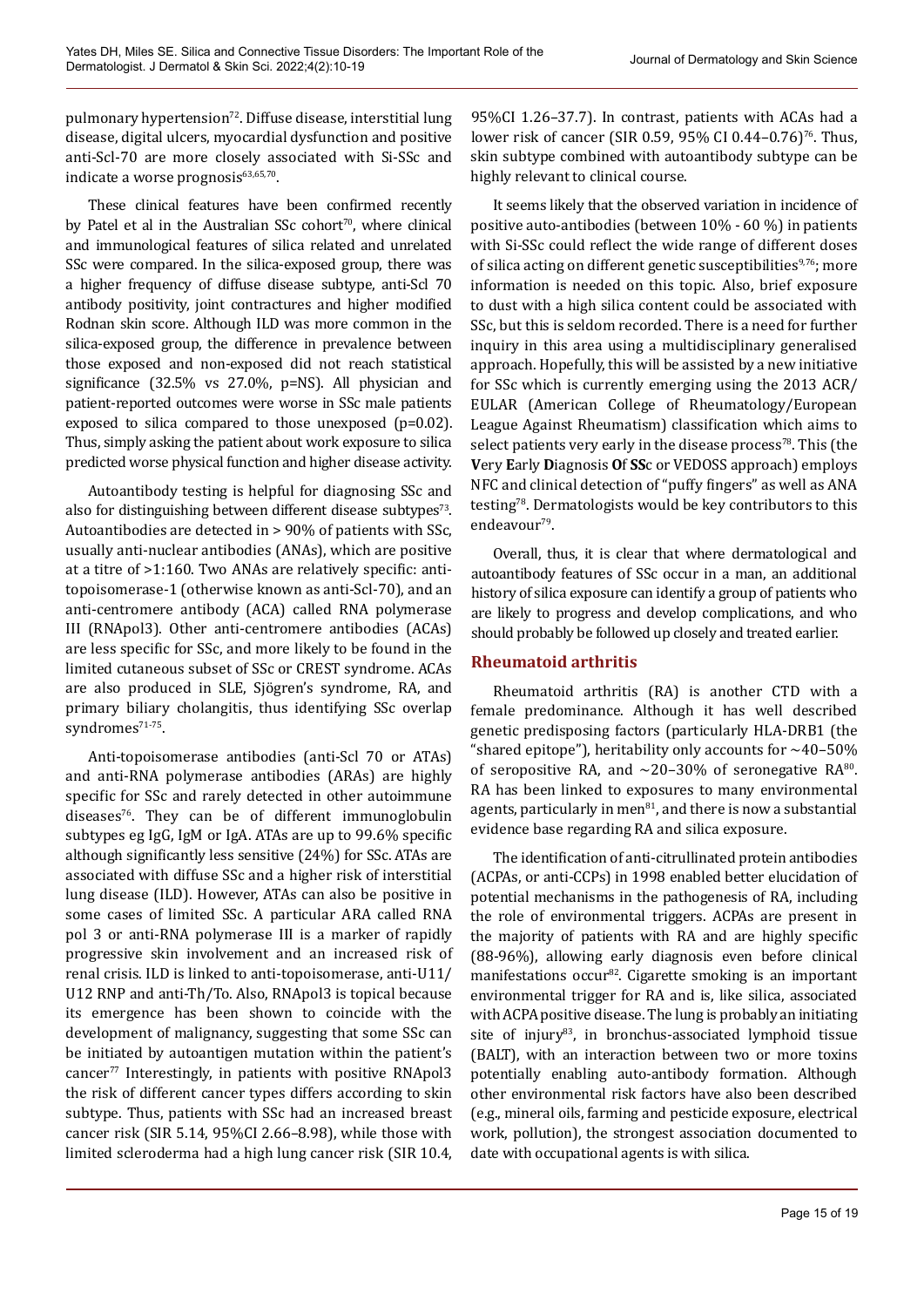| Author               | Study year | Study design                                    | Effect Size (95%CI)                 |
|----------------------|------------|-------------------------------------------------|-------------------------------------|
| Morotti<br>2021 (91) | 1986-2019  | 7 case control<br>5 cohort                      | OR = 1.94 (95% CI 1.46-2.58).       |
| Mehri<br>2020 (92)   | 1987-2018  | 8 case control<br>5 cohort<br>2 cross sectional | $OR = 2.59$ (95% CI = 1.73 - 3.45). |

**Table 3.** Systematic Review and Meta-analysis on the Association Between Occupational Exposure to Crystalline Silica and the Risk of Developing Rheumatoid Arthritis

The association between RA and silica dust exposure was first reported by clinicians many years ago by both Colinet in Belgium<sup>84</sup> and Anthony Caplan in Wales<sup>85</sup>. Caplan described multiple, rounded opacities on the chest X rays of coal miners which were not pneumoconiosis. Miners either had RA or those later developed this; he noted these were associated with rheumatoid nodules of the skin. He suggested that "*in the majority of cases the association of the two conditions is more than coincidental*". This association was confirmed in later studies and much epidemiological research $86-94$ .

Collectively, this work has consistently reported a raised RA in individuals exposed to silica (Table  $3$ )<sup>91,92</sup>. A recent meta-analysis $92$  found a significant association between occupational exposure to silica with a relative risk of developing RA of 2.59 (95% CI 1.73-3.45), similar to the increased risk produced by smoking (2.49, 95% CI 1.13- 3.86). In general, the risk is for ACPA-positive RA, consistent with Caplan's original description. An intriguing interaction with cigarette smoking has also been noted. In one study, the risk for ACPA-positive RA among silica-exposed current smokers was 7.4 times higher than among non-smokers without silica exposure, exceeding the risk expected from the separate effects of silica and smoking<sup>89</sup>. However, the recent Swedish National Registry Case-Control Study, published in 2021, found a statistically significant increase in OR for both seropositive and seronegative RA but in men alone. Relative risks were much lower at 1.22 for seropositive RA and 1.23 for seronegative  $RA<sup>94</sup>$ .

These studies suggest a causative association between ACPA-positive RA and silica exposure. There is currently insufficient information regarding any particular clinical features which could distinguish between silica-induced and other types of RA: this needs to be examined in the future.

# **Systemic Lupus Erythematosus, ANCA positive vasculitis, Sjogren's syndrome and overlap syndromes**

There is less evidence available on exposure to silica and SLE, anti-neutrophil cytoplasmic autoantibody (ANCA) positive vasculitis, Sjogren's syndrome and overlap syndromes. Because of their rarity, these diseases are difficult to study, and the ANCA-positive vasculitides comprise a number of different diseases which have been reclassified since their initial description. These include granulomatosis with polyangiitis (formerly known as

Wegener's granulomatosis), microscopic polyangiitis and eosinophilic granulomatosis with polyangiitis (formerly called Churg-Strauss syndrome)<sup>95</sup>. If silica does induce vasculitis, then this could underlie the observed association between renal disease and silica exposure.

Silica exposure has been implicated in the pathogenesis of SLE for years in clinical reports and case-control studies<sup>95-98</sup>. Cases of SLE have been repeatedly identified among workers heavily exposed to silica95,97-98. Case control studies from the Americas and Europe support an association between silica exposure and SLE, but not all have shown a risk of biopsy-confirmed SLE nephritis<sup>96,98</sup>.

Several case-control studies from Europe\_and the USA support the association between crystalline silica exposure and increased risk of anti-neutrophil cytoplasmic antibody (ANCA)-related diseases, including ANCA positivity, ANCA-positive small vessel vasculitis $97-101$ . The RR associated with silica exposure was greater than 2.0 compared with non-exposed individuals in almost all studies $96-98,100,101$ , and a dose effect was reported. Nonetheless, a recent large case-control study from Sweden did not find a significant association of Wegener's granulomatosis with 32 occupations evaluated $99$ . Another more recent nationwide study from Denmark demonstrated an increased risk of SSc, RA, SLE and small vessel vasculitis in men but less in women<sup>102</sup>. The relative risk was lower for SLE and vasculitis than for SSc and RA but suggestive of a causative effect.

Overall, the results of these studies are inconsistent. The literature has been relatively recently summarized both by the French Agency for Food, Environmental and Occupational Health & Safety (ANSES)<sup>50</sup>. and in two reports from the UK Industrial Injuries Advisory Council<sup>49,97</sup>. These concluded that there was a possible, but not certain, association between silica exposure and ANCA-associated vasculitis. The situation with regard to Sjogren's and overlap syndrome is similarly difficult to confirm with the current evidence base but seems plausible.

## **Conclusions**

Despite silica being one of the best known of occupational exposures, this is still causing significant disease in the 21st century. Knowledge of the spectrum of silica's pathogenic effects has broadened with improved scientific understanding in the  $20<sup>th</sup>$  and  $21<sup>st</sup>$  centuries,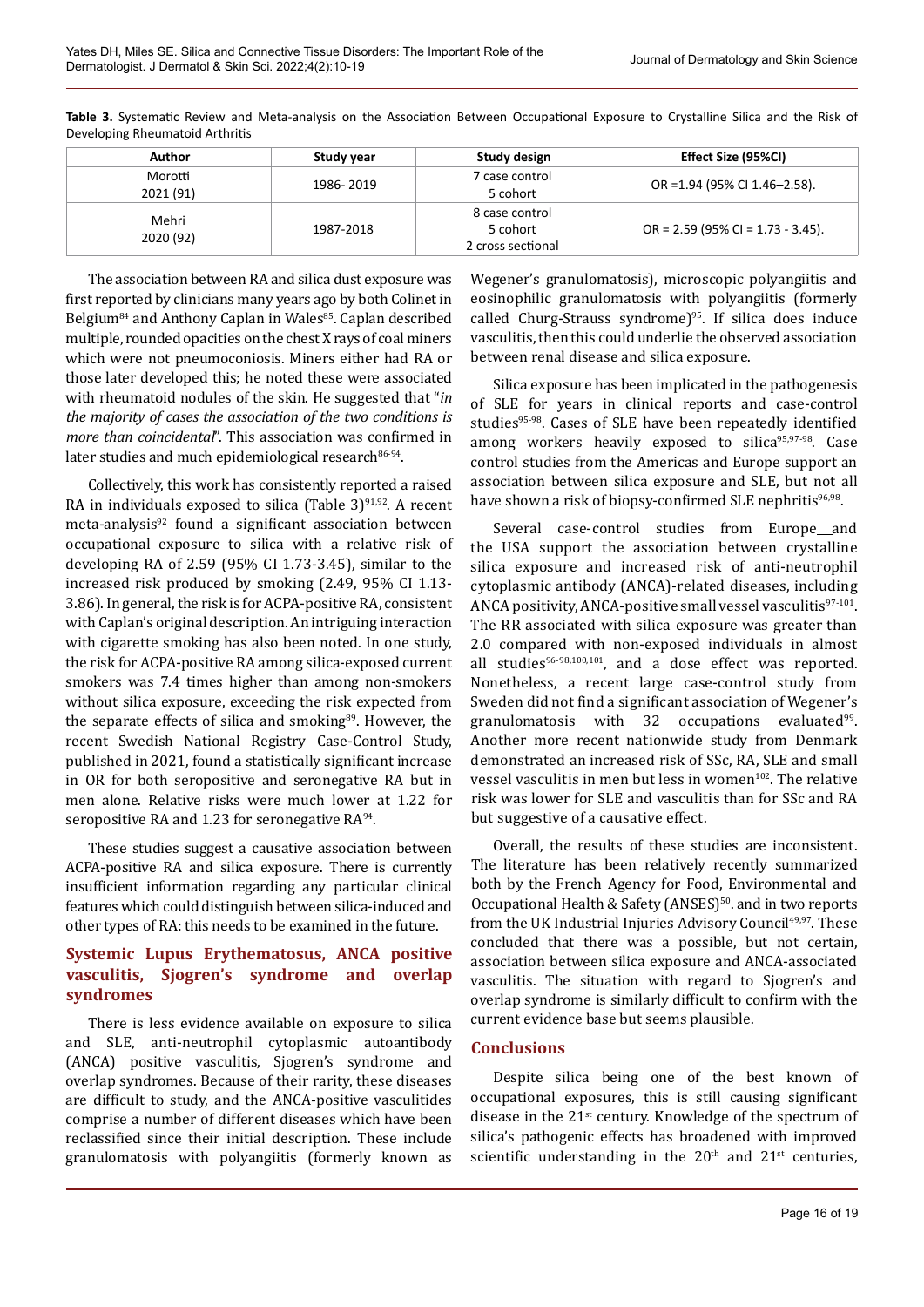and silica-related disorders are now acknowledged to be commoner than previously believed. Clinical suspicion of a causative association between silica and systemic sclerosis can now be regarded as confirmed, and silica exposure has been implicated in a wide variety of CTDs. Silica seems likely to interact with several other environmental agents, notably cigarette smoking, and be affected by genetic predispositions. Where dermatological and autoantibody features of SSc occur in a man, then an additional history of silica exposure can identify a group of patients who are likely to progress and develop complications, and who should probably be treated earlier. All clinicians should be alert to this common exposure and should identify a patient's contact with silica as early as possible. Clinicians are in a position to enable better prevention and early intervention and to offer early treatment to provide better outcomes. Dermatologists are uniquely placed to be at the forefront of these developments and work collaboratively with colleagues from other specialties in this rapidly progressing field.

#### **Conflicts of Interest**

Neither of the authors have any conflicts of interest to declare.

#### **References**

- 1. Parks CG, Miller FW, Pollard KM, et al. Expert panel workshop consensus statement on the role of the environment in the development of autoimmune disease. Int J Mol Sci. 2014; 15(8): 14269–14297.
- 2. Englert HJ, Manolios N. Systemic sclerosis: new hope for an unyielding disease. Med J Aust 2009; 191 (7): 365-366.
- 3. Jeganathan N, Sathananthan M. Connective Tissue Disease-Related Interstitial Lung Disease: Prevalence, Patterns, Predictors, Prognosis, and Treatment. *Lung* 2020; 198, 735–759.
- 4. Collis EL, Yule GU. The Mortality Experience of an Occupational Group Exposed to Silica Dust, compared with that of the General Population and an Occupational Group Exposed to Dust not Containing Silica. Journal of Industrial Hygiene 1933 Vol.15 pp.395-417.
- 5. Akgun M, Araz O, Ucar EY, et al. Silicosis Appears Inevitable Among Former Denim Sandblasters: A 4-Year Follow-up Study. Chest. 2015 Sep; 148(3): 647-654.
- 6. Martínez C, Prieto A, García L, et al. Silicosis: a disease with an active present. Arch Bronconeumol. 2010 Feb; 46(2): 97-100.
- 7. Matar E, Yates DH, Blake L, et al. A case of complicated silicosis resulting from occupational exposure to engineered stone products – an Australian first. Med J Aust. 2017 May 15; 206(9): 385-386.
- 8. Hoy RF, Baird T, Hammerschlag G, et al. Artificial stone associated silicosis: a rapidly emerging occupational lung disease. Occup Environ Med. 2018 Jan; 75(1): 3–5.
- 9. Shtraichman O, Blanc PD, Ollech JE, et al. Outbreak of autoimmune disease in silicosis linked to artificial stone.*Occup Med (Lond)*. 2015; 65(6): 444-450.
- 10. Ronsmans S, Decoster L, Keirsbilck S, et al. Artificial stone-associated silicosis in Belgium. *Occup Environ Med*. 2019; 76(2): 133-134.
- 11. Wu N, Xue C, Yu S, et al. Artificial stone-associated silicosis in China: A prospective comparison with natural stone-associated silicosis. *Respirology*. 2020; 25(5): 518-524.
- 12. Rose C, Heinzerling A, Patel K, et al. Severe silicosis in Engineered Stone Fabrication Workers. Morbidity & Mortality Weekly Report, Sept 2019; MMWR 68: 813-818.
- 13. Hoy RF, Glass DC, Dimitriadis C*,* et al*.* Identification of early-stage silicosis through health screening of stone benchtop industry workers in Victoria, Australia. Occupational and Environmental Medicine 2021; 78**:** 296-302.
- 14. Cohen RA, Petsonk EL, Rose C, et al. Lung Pathology in U.S. Coal Workers with Rapidly Progressive Pneumoconiosis Implicates Silica and Silicates. Am J Respir Crit Care Med. 2016 Mar 15; 193(6): 673– 80.
- 15. Schmajuk G, Trupin L, Yelin E, et al. Prevalence of Arthritis and Rheumatoid Arthritis in Coal Mining Counties of the United States. 2019; 71: 9: 1209-1215.
- 16. Pollard KM. Silica, Silicosis and Autoimmunity. Frontiers in Immunology. 2016 March 11; 7:97.
- 17. Pollard KM, Cauvi DM, Mayeux JM, et al. Mechanisms of Environmental Autoimmunity. Annual Review of Pharmacology and Toxicology 2021; 61(1), 135-57.
- 18. Croissant JG, Butler KS, Zink JI, *et al.* Synthetic amorphous silica nanoparticles: toxicity, biomedical and environmental implications. Nat Rev Mater 2020; 5**,** 886–909.
- 19. Benmerzoug S, Rose S, Bounab B et al. STING-dependent sensing of self-DNA drives silica-induced lung inflammation. Nat Commun 2018; 9: 5226.
- 20. Health & Safety Executive (UK) https://www.hse.gov.uk/lungdisease/silicosis.htm. Accessed 19.12.21 @18.50 hrs.
- 21. Weill H, Jones R and Parkes WR. Silicosis and related diseases. Occupational Lung Disorders Third Edition 1994, Chapter 12; pp: 285-339.
- 22. Toxicological profile for silica. US Department of Health & Human Services Agency for Toxic Substances and Disease Registry. https://www. atsdr.cdc.gov/toxprofiles/tp211.pdf accessed 27.12.21 at 7.11 pm.
- 23. Rees D & Murray J. Silica. In Parkes' Occupational Lung Disorders. Fourth Edition, Chapter 18; 187-205. Taylor & Francis, 2017.
- 24. Kjoller K, Fris S, Mellenjaer L, et al. Connective tissue disease and other rheumatic conditions following cosmetic breast augmentation in Denmark. Arch Intern Med 2001; 161: 973-979.
- 25. Yates DH, Johnson AR. Silicosis and other silica-related disorders. ERS Monograph Nov 2020; Chapter 10; 150-175. European Respiratory Society 2020.
- 26. Leung CC, Sun-Yu IT, Chen W. Silicosis. Lancet 2012; 379: 2008-2018.
- 27. Perret JL, Miles S, Brims F, et al. Respiratory surveillance for coal mine dust and artificial stone exposed workers in Australia and New Zealand: A position statement from the Thoracic Society of Australia and New Zealand. Respirology. 2020 Nov; 25(11): 1193-1202.
- 28. Wood C, Yates D. Respiratory surveillance in mineral dust-exposed workers. Breathe (Sheff). 2020 Mar; 16(1): 190632.
- 29. Center for Disease Control (USA). https://www.cdc.gov/niosh/ docs/96-112. Accessed 19.12.21 @ 19.10 hrs.
- 30. Panchadhayaee P, Saha K, Saha I, et al. [Rapidly Fatal Silicosis Among](https://pubmed.ncbi.nlm.nih.gov/26749915/)  [Jewellery Workers Attending a District Medical College of West Bengal,](https://pubmed.ncbi.nlm.nih.gov/26749915/)  [India.](https://pubmed.ncbi.nlm.nih.gov/26749915/) Indian J Chest Dis Allied Sci. 2015 Jul-Sep; 57(3): 165-71.
- 31. Orriols R, Ferrer J, Tura JM, et al. Sicca syndrome and silicoproteinosis in a dental technician. Eur Respir J. 1997 Mar; 10(3): 731–4.
- 32. Lescoat A, Ballerie A, Lecureur V, et al. The neglected association of crystalline silica exposure and systemic sclerosis. Rheumatology 2020; 3587-3588.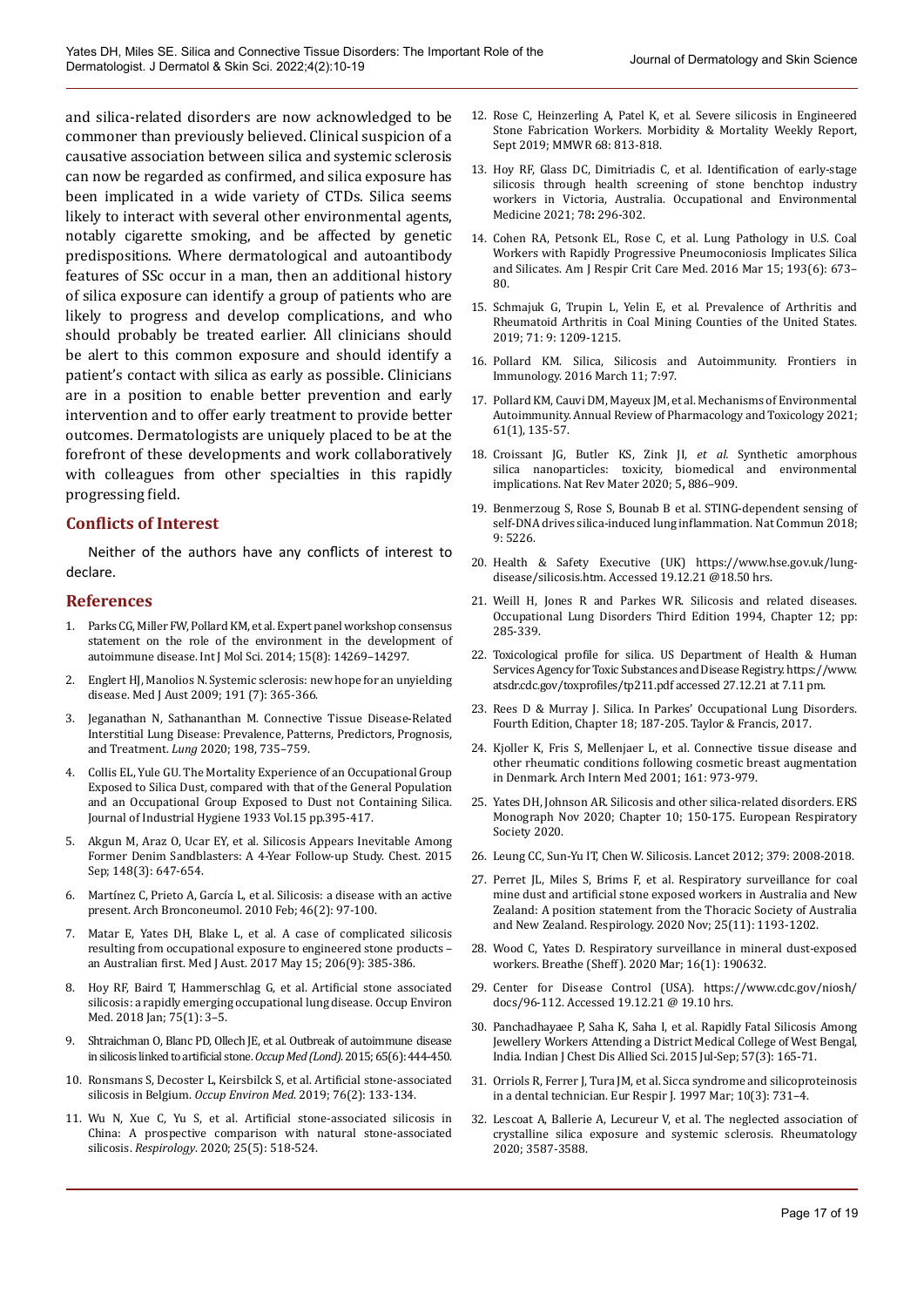- 33. Leso V, Fontana L, Romano R, et al. Artificial Stone Associated Silicosis: A Systematic Review. Int J Environ Res Public Health. 2019 Feb 16; 16(4): 568: 1-17.
- 34. Blanc P, Anessi-Maseano I, Balmes JR, et al. The occupational burden of non-malignant respiratory diseases. Am J Respir Crit Care Med 2019; (11): 1312–1334.
- 35. Preventing deaths from silicosis from sandblasting. https://www.cdc. gov/niosh/docs/92-102. Accessed 28.12.21 @20.00 hrs.
- 36. Akgün M, Ergan B. Silicosis in Turkey: Is it an Endless Nightmare or is There Still Hope? Turk Thorac J. 2018 Apr; 19(2): 89-93.
- 37. Ophir N, Shai AB, Korenstein R, et al. Functional, inflammatory and interstitial impairment due to artificial stone dust ultrafine particles exposure. Occ Environ Med 2019; 76: 875-879.
- 38. Ferri C, Artoni E, Sighinolfi GL, et al. High serum levels of silica nanoparticles in systemic sclerosis patients with occupational exposure: possible pathogenic role in disease phenotypes. Seminars in Arthritis & Rheumatism 2018; 475-481.
- 39. Lescoat A, Ballerie A, Lelong M, et al. Crystalline silica impairs efferocytosis abilities of human and mouse macrophages: implication for silica-associated systemic sclerosis. Front Immunol 2020; 219; doi: 10.3389/fimmu.2020.00219.
- 40. Esswein EJ, Breitenstein M, Snawder J, et al. Occupational Exposures to Respirable Crystalline Silica During Hydraulic Fracturing Journal of Occupational and Environmental Hygiene, 2013; 10: 347–356.
- 41. Vincent M. Silicose et poudre à récurer [Silicosis and scouring powder]. Rev Mal Respir. 1999 Jun; 16(3): 404-6.
- 42. Norboo T, Angchuk PT, Yahya M, et al. Silicosis in a Himalayan village population: Role of environmental dust. Thorax. 1991; 46: 341–3.
- 43. Berry CR, O'Brien TR, Madigan JE, et al. Thoracic Radiographic features of silicosis in 19 horses. Journal of Veterinary Internal Medicine 1991; 5248-256.
- 44. Goodarzi M, Azizi S, Koupaei MJ, et al. Pathologic findings of anthracosilicosis in the lungs of one humped camels (Camelus dromedarius). Journal of Camel Practice and Research 2013; 20(1): 93-96.
- 45. Turner MT, Samuel SR, Silverstone EJ, et al. Silica exposure and connective tissue disease: an under-recognised association in three Australian artificial stone workers. *Am J Respir Crit Care Med* 2020; 201: 378–380.
- 46. Haustein UF, Lietzberg B. Occupational Connective Tissue Disorders. In: John S, Johansen J, Rustemeyer T, Elsner P, Maiback H (eds). Kanerva's Occupational Dermatology. Springer, Cham. https://doi. org/10.1007/978-3-319-68617-2\_29.
- 47. Ferri C, Arcangeletti M-C, Caselli E, et al. Insights into the knowledge of complex diseases: Environmental infectious/toxic agents as potential etiopathogenetic factors of systemic sclerosis. Journal of Autoimmunity 2021; 124: 102727.
- 48. Miller FW, Alfredsson L, Costenbader KH, et al. Epidemiology of environmental exposures and human autoimmune diseases: findings from a National Institute of Environmental Health Sciences Expert Panel Workshop. J Autoimmun. 2012; 39(4): 259-271
- 49. Industrial Injuries Advisory Council Occupational exposure to crystalline silica and its relation to connective tissue diseases: IIAC position paper 42.
- 50. ANSES French Agency for Food, Environmental and Occupational Health & Safety. Updating knowledge on the hazards, exposures and risks associated with crystalline silica. ANSES Opinion Request No 2015-SA-0236 – Crystalline silica.
- 51. Chifflot H, Fautrel B, Sordet C, et al. Incidence and prevalence of systemic sclerosis: a systematic literature review. Semin Arthritis Rheum. 2008 Feb; 37(4): 223-35.
- 52. Meyer A, Chifflot H, Chatelus E, et al. (2016) Brief report: spatial heterogeneity of systemic sclerosis in France: high prevalence in the northeast region. Arthritis Rheumatol 68(7): 1731–1737.
- 53. Bergamasco A, Hartmann N, Wallace L, et al. Epidemiology of systemic sclerosis and systemic sclerosis-associated interstitial lung disease. Clinical Epidemiology 2019; 257-273.
- 54. Bramwell B. Diffuse sclerodermia: its frequency, its occurrence in stonemasons; its treatment by fibrolysin. Edinb Med J 1914; 12: 387- 401.
- 55. Erasmus LD. Scleroderma inn goldminers in the Witwatersrand with particular reference to pulmonary manifestations, S African Laboratory and Clinical Medicine 1957; 3: 209-31.
- 56. Francia A, Monarca A, Cavallot A. Osservazionis clinic-roentgenologiche soll'associzione silicosis-sclerodermia. Med Lav 1959; 50: 523.
- 57. Sluis -Cremer GK, Hessel PA, Hnidzo E, et al. Silica, silicosis and progressive systemic sclerosis. Br J Ind Med 1985; 42: 838-843.
- 58. Owens GR, Medsger TA. Systemic sclerosis secondary to occupational exposure. Am J Med 1988, 85, 114–116.
- 59. Rodnan G, Benedek T, Medsger T, et al. The association of progressive systemic sclerosis (scleroderma) with coal miners' pneumoconiosis and other forms of silicosis. Ann Intern Med 1967, 66, 323–334.
- 60. Medsger T & Benedek TG. History of skin thickness assessment and the Rodnan skin thickness scoring method in systemic sclerosis. JSRD 2019; 4(2): 83-88.
- 61. Rustin MHA, Bull HA, Ziegler V, et al. Silica-induced systemic sclerosis is clinically, serologically indistinguishable from idiopathic system sclerosis. Br J Dermatol 1990; 123: 725-734.
- 62. Gabay C, Kahn MF. Les sclerodermies masculines role de l'exposition professionelle. Schweiz Med Wochensch 1992 122: 1746-1752.
- 63. Marie I, Gehanno JF, Bubenheim M, et al. Prospective study to evaluate the association between systemic sclerosis and occupational exposure and review of the literature. Autoimmun Rev. 2014 Feb; 13(2): 151-6.
- 64. Rocha LF, Luppino Assad AP, Marangoni RG, et al. Systemic sclerosis and silica exposure: a rare association in a large Brazilian cohort. Rheumatol Int 2016; 697-702.
- 65. McCormic ZD, Khuder SS, Aryal BK, et al. Occupational silica exposure as a risk factor for scleroderma: a meta-analysis. Int Arch Occup Environ Health. 2010 Oct; 83(7): 763-9.
- 66. Marie I, Menard JF, Duval-Modeste AB, et al. (2015) Association of occupational exposure with features of systemic sclerosis. J Am Acad Dermatol 72(3): 456–464.
- 67. Freire M, Alonso M, Rivera A, et al. Clinical peculiarities of patients with scleroderma exposed to silica: a systematic review of the literature. Sem Arthritis Rheumatism 2015; 45: 294-300.
- 68. Rubio-Rivas M, Moreno R, Corbella X. Occupational and environmental scleroderma. Systematic review and meta-analysis. Clin Rheumatol. 2017 Mar; 36(3): 569-582.
- 69. Truchetet ME, Brembilla NC, Chizzolini C. Current Concepts on the Pathogenesis of Systemic Sclerosis. Clin Rev Allergy Immunol. 2021 Sep 6.
- 70. Patel S, Morrisroe K, Proudman S, et al. Occupational silica exposure in an Australian systemic sclerosis cohort. Rheumatology 2020; 69: 3900-3905.
- 71. Lescoat A, Ballerie A, Lecureur V, et al. The neglected association of crystalline silica exposure and systemic sclerosis. Rheumatology (Oxford). 2020 Dec 1; 59(12): 3587-3588.
- 72. Mostmans Y, Richert B, Badot V, et al. The importance of skin manifestations, serology and nailfold (video)capillaroscopy in morphea and systemic sclerosis: current understanding and new insights. J Eur Acad Dermatol Venereol. 2021.